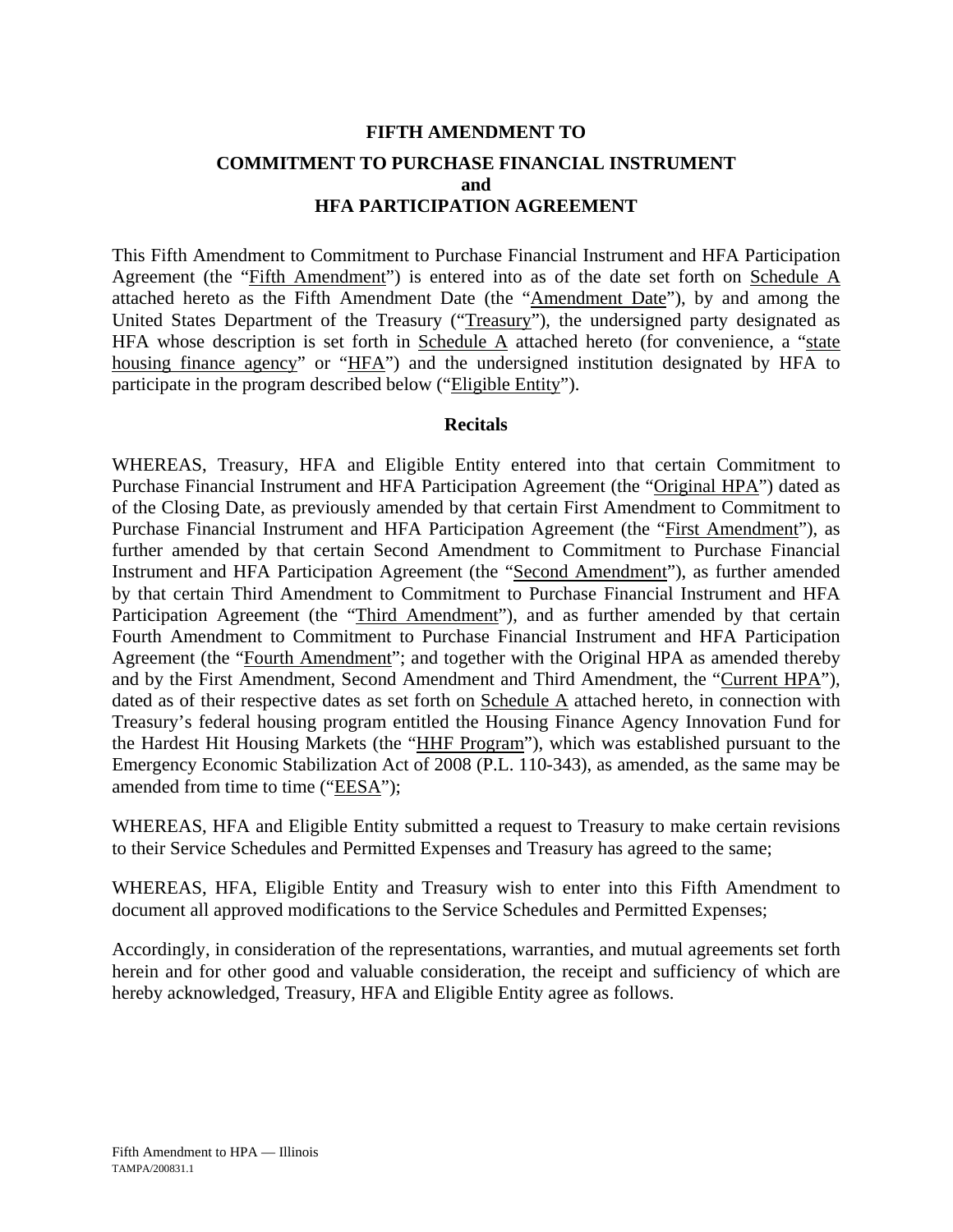## **Agreement**

## **1. Amendments**

A. Definitions. All references in the Current HPA to the "Agreement" shall mean the Current HPA, as further amended by this Fifth Amendment; and all references in the Current HPA to Schedules A or B shall mean the Schedules A or B attached to this Fifth Amendment. All references herein to the "HPA" shall mean the Current HPA, as further amended by this Fifth Amendment.

B. Schedule A. Schedule A attached to the Current HPA is hereby deleted in its entirety and replaced with Schedule A attached to this Fifth Amendment.

C. Schedule B. Schedule B attached to the Current HPA is hereby deleted in its entirety and replaced with Schedule B attached to this Fifth Amendment.

## **2. Representations, Warranties and Covenants**

A. HFA and Eligible Entity. HFA and Eligible Entity, each for itself, make the following representations, warranties and covenants to Treasury and the truth and accuracy of such representations and warranties and compliance with and performance of such covenants are continuing obligations of HFA and Eligible Entity, each as to itself. In the event that any of the representations or warranties made herein cease to be true and correct or HFA or Eligible Entity breaches any of its covenants made herein, HFA or Eligible Entity, as the case may be, agrees to notify Treasury immediately and the same shall constitute an Event of Default under the HPA.

(1) HFA and Eligible Entity each hereby certifies, represents and warrants as of the date hereof that each of the representations and warranties of HFA or Eligible Entity, as applicable, contained in the HPA are true, correct, accurate and complete in all material respects as of the date hereof. All covenants of HFA or Eligible Entity, as applicable, contained in the HPA shall remain in full force and effect and neither HFA, nor Eligible Entity is in breach of any such covenant.

(2) Eligible Entity has the full corporate power and authority to enter into, execute, and deliver this Fifth Amendment and any other closing documentation delivered to Treasury in connection with this Fifth Amendment, and to perform its obligations hereunder and thereunder.

(3) HFA has the full legal power and authority to enter into, execute, and deliver this Fifth Amendment and any other closing documentation delivered to Treasury in connection with this Fifth Amendment, and to perform its obligations hereunder and thereunder.

## **3. Miscellaneous**

A. The recitals set forth at the beginning of this Fifth Amendment are true and accurate and are incorporated herein by this reference.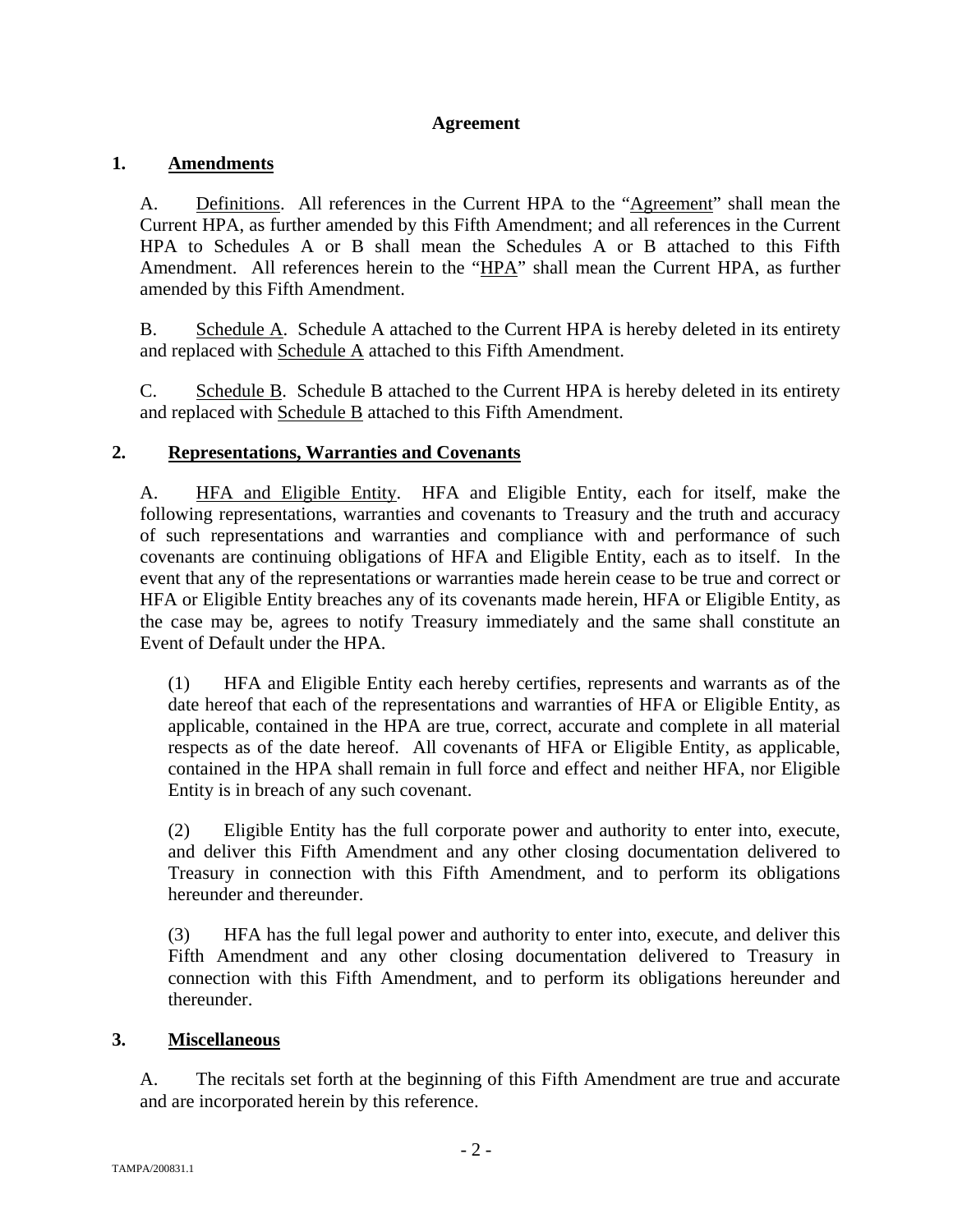B. Capitalized terms used but not defined herein shall have the meanings ascribed to them in the HPA.

C. Any provision of the HPA that is determined to be prohibited or unenforceable in any jurisdiction shall, as to such jurisdiction, be ineffective to the extent of such prohibition or unenforceability without invalidating the remaining provisions of the HPA, and no such prohibition or unenforceability in any jurisdiction shall invalidate such provision in any other jurisdiction.

D. This Fifth Amendment may be executed in two or more counterparts (and by different parties on separate counterparts), each of which shall be deemed an original, but all of which together shall constitute one and the same instrument. Facsimile or electronic copies of this Fifth Amendment shall be treated as originals for all purposes.

## [SIGNATURE PAGE FOLLOWS; REMAINDER OF PAGE INTENTIONALLY LEFT BLANK]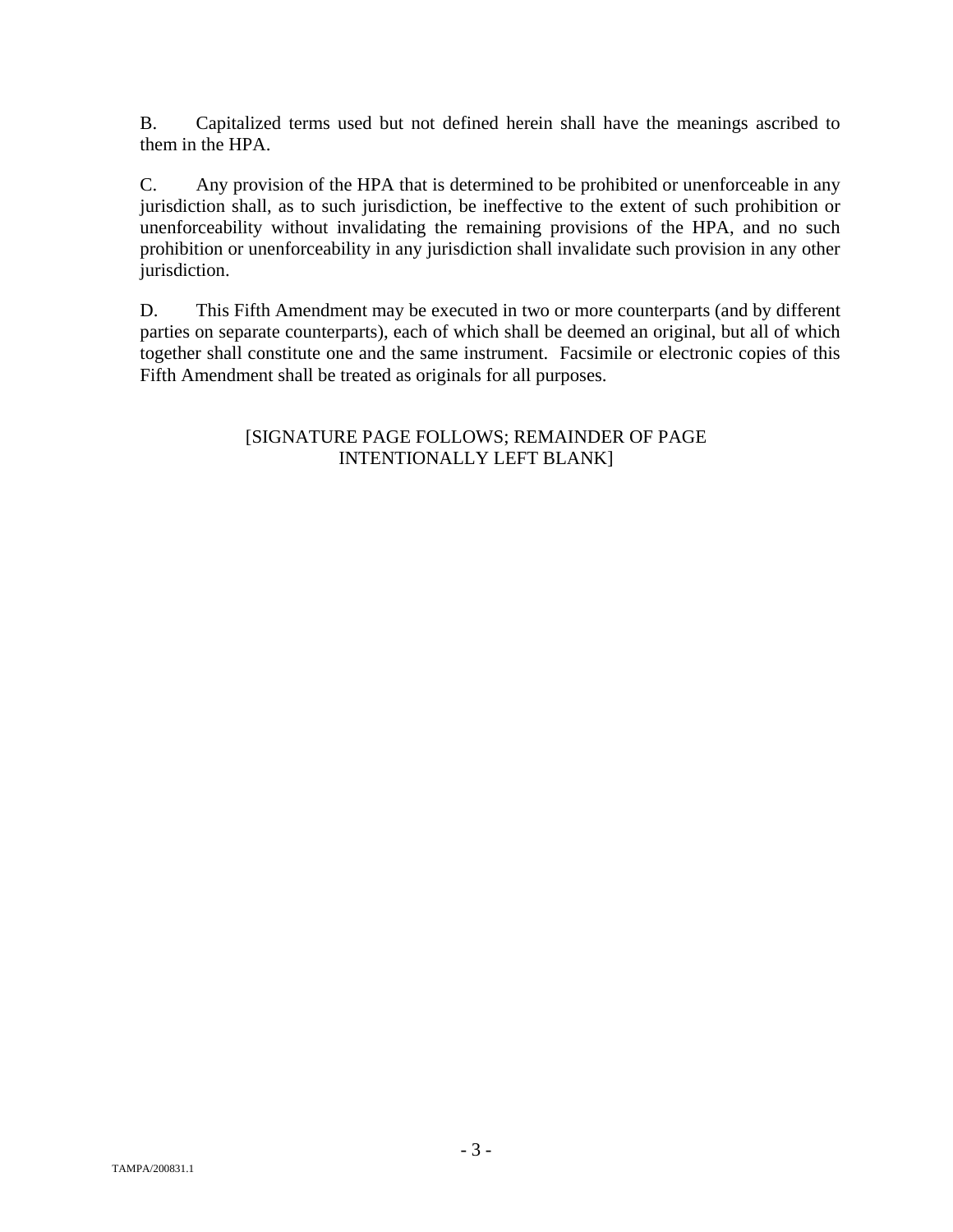**In Witness Whereof**, HFA, Eligible Entity and Treasury by their duly authorized officials hereby execute and deliver this Fifth Amendment to Commitment to Purchase Financial Instrument and HFA Participation Agreement as of the Amendment Date.

### **HFA**: **TREASURY**:

ILLINOIS HOUSING DEVELOPMENT **AUTHORITY** 

UNITED STATES DEPARTMENT OF THE **TREASURY** 

By:  $/s/Mary R$ . Kenney By: Name: Mary R. Kenney Name: Timothy G. Massad

Title: Executive Director Title: Assistant Secretary for Financial Stability

### **ELIGIBLE ENTITY**:

ILLINOIS HOUSING DEVELOPMENT **AUTHORITY** 

By: /s/ Mary R. Kenney Name: Mary R. Kenney Title: Executive Director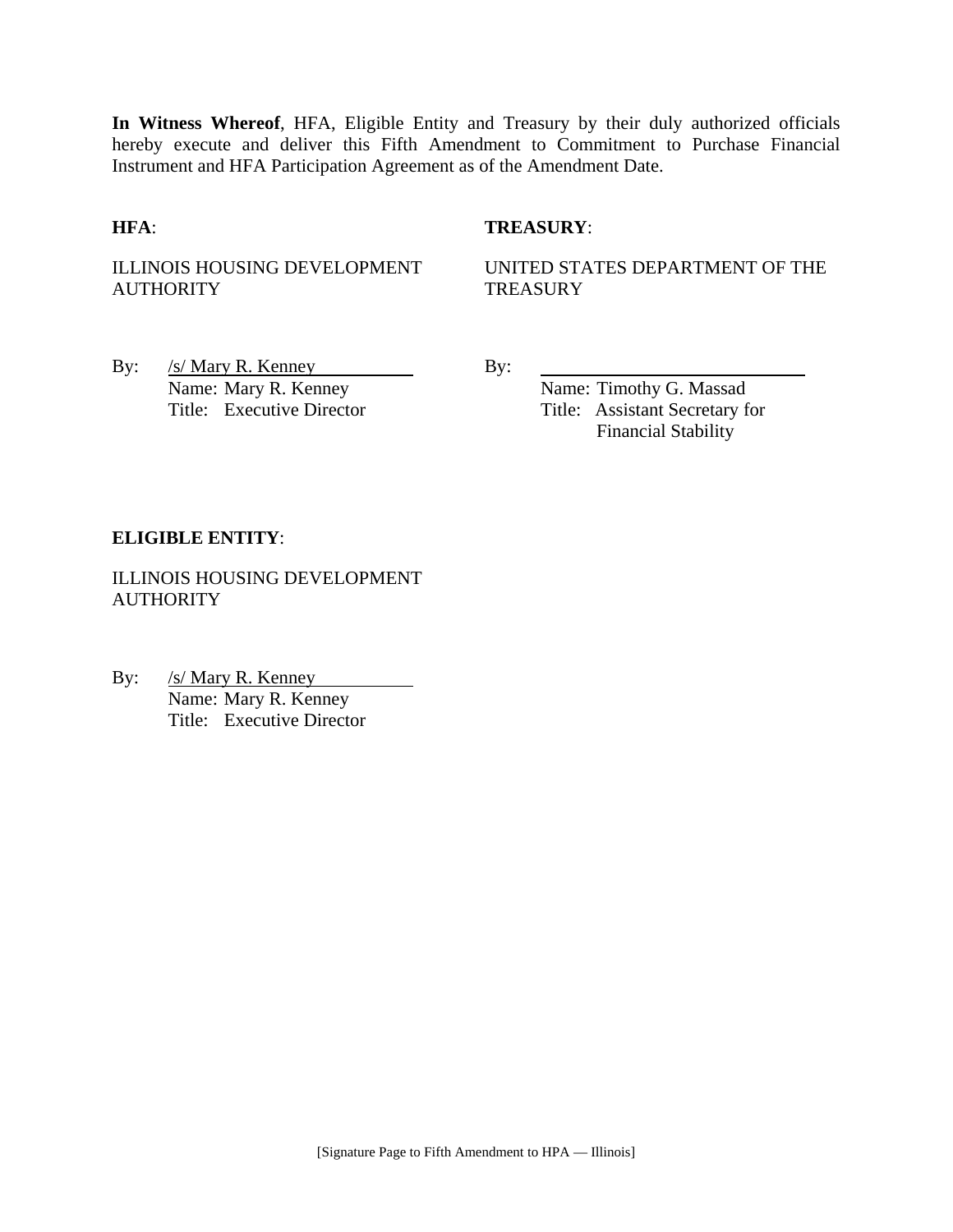In Witness Whereof, HFA, Eligible Entity and Treasury by their duly authorized officials hereby execute and deliver this Fifth Amendment to Commitment to Purchase Financial Instrument and HFA Participation Agreement as of the Amendment Date.

HFA:

#### **TREASURY:**

**TREASURY** 

ILLINOIS HOUSING DEVELOPMENT **AUTHORITY** 

By:

 $By:$ 

UNITED STATES DEPARTMENT OF THE

Name: Timothy G. Massad Title: Assistant Secretary for **Financial Stability** 

#### **ELIGIBLE ENTITY:**

Name:

Title:

ILLINOIS HOUSING DEVELOPMENT **AUTHORITY** 

By:

Name: Title: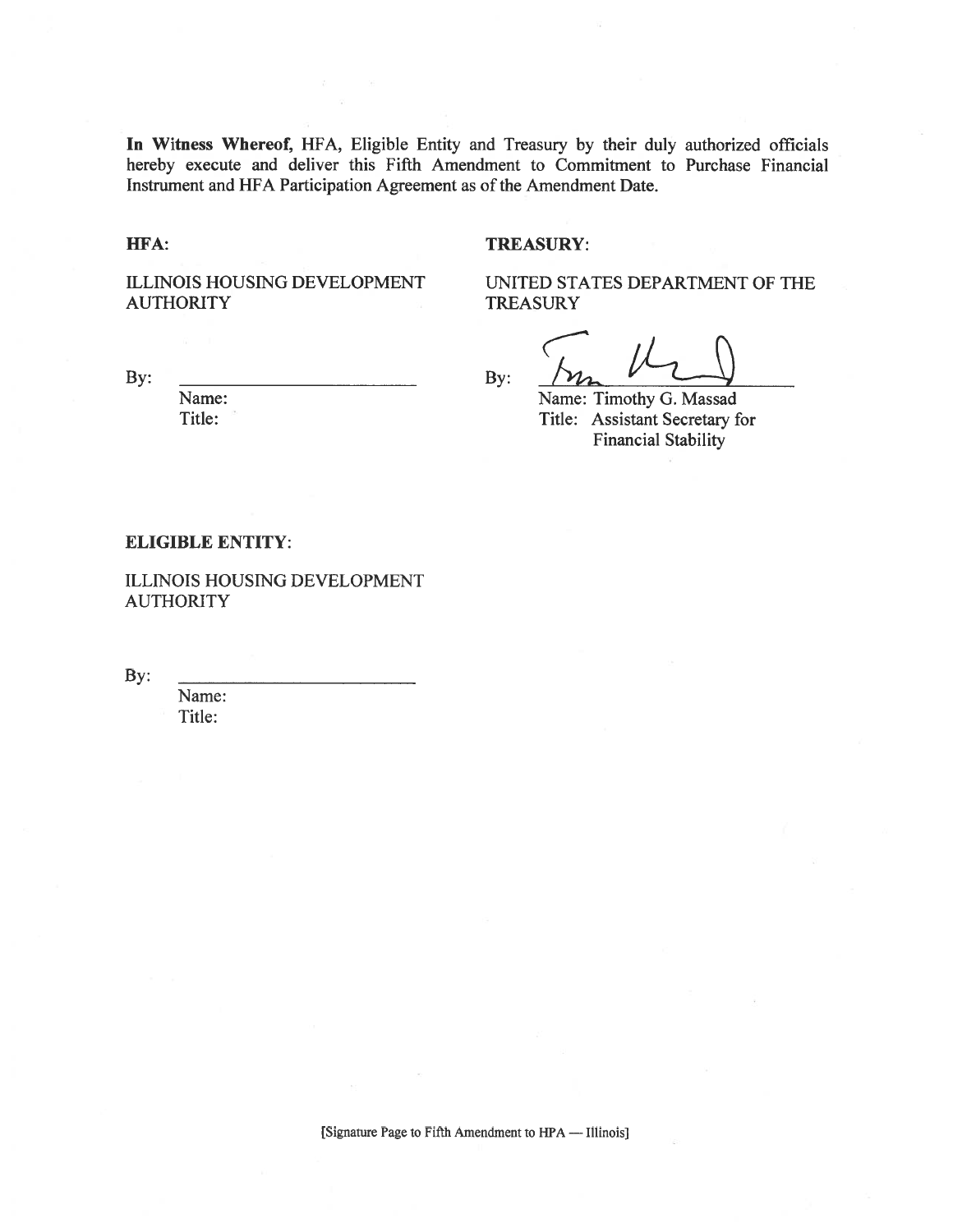# **EXHIBITS AND SCHEDULES**

Schedule A Basic Information<br>Schedule B Service Schedules

Service Schedules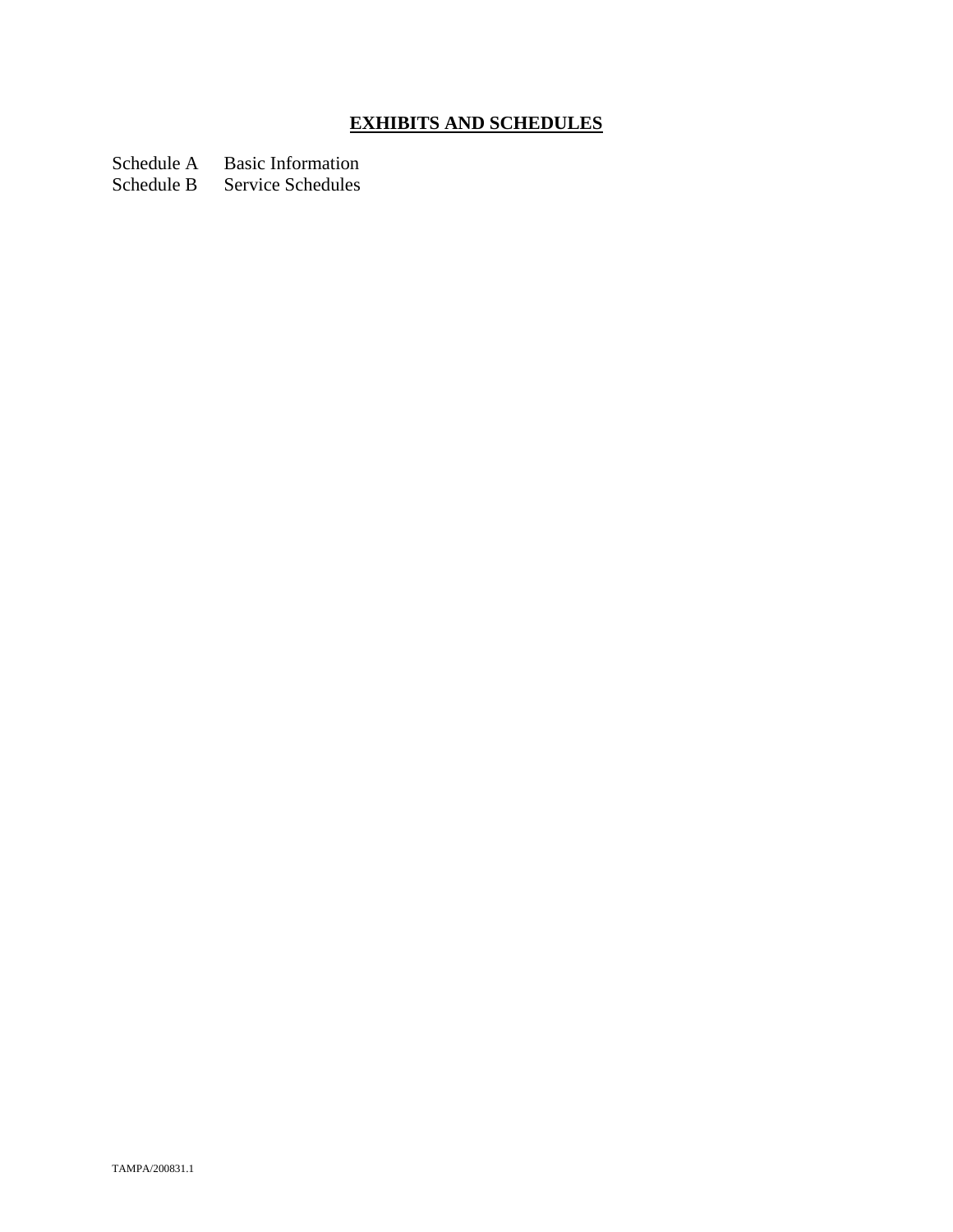## **SCHEDULE A**

#### **BASIC INFORMATION**

Eligible Entity Information: Name of the Eligible Entity: Illinois Housing Development Authority<sup>1</sup>

Corporate or other organizational form: a body politic and corporate under the laws of the State of Illinois, pursuant to the Illinois Housing Development Act, 20 ILCS 3805/1 et seq., as amended.

Jurisdiction of organization: Illinois

Notice Information:

HFA Information: Name of HFA: Illinois Housing Development Authority<sup>1</sup> Organizational form: a body politic and corporate under the laws of the State of Illinois, pursuant to the Illinois Housing Development Act, 20 ILCS 3805/1 et seq., as amended. Date of Application: September 1, 2010

<sup>1</sup> References in the Agreement to the term "HFA" shall mean the Illinois Housing Development Authority ("IHDA") in its capacity as an HFA as such term is used in the Agreement; references in the Agreement to the term "Eligible Entity" shall mean IHDA, in its capacity as Eligible Entity as such term is used in the Agreement.

Notwithstanding anything to the contrary in the Agreement, (A) for purposes of Section 4(G) thereof, (i) annual audited financial statements shall be due no later than one hundred eighty (180) days after the end of IHDA's fiscal year, and (ii) quarterly financial statements shall be due no later than forty-five (45) days after the end of each quarter commencing with the first full quarter ending after the Effective Date; provided that for any quarter IHDA does not prepare unaudited financial statements for its internal use, or to be sent to a third party, such quarterly unaudited financial statement shall not be required and instead IHDA shall provide to Treasury, no later than fortyfive (45) days after the end of each quarter commencing with the first full quarter ending after the Effective Date, summary expenses by category [e.g., in-take partners, IHDA specific expenses (e.g. salaries)], and last business day of the quarter's Depository Account bank statement, which information will allow Treasury to review and confirm the funds used for the Services and Permitted Expenses; (B) for purposes of Section 7 thereof, the powers and authority of IHDA shall be governed by and construed in accordance with the laws of the State of Illinois.

 $\overline{a}$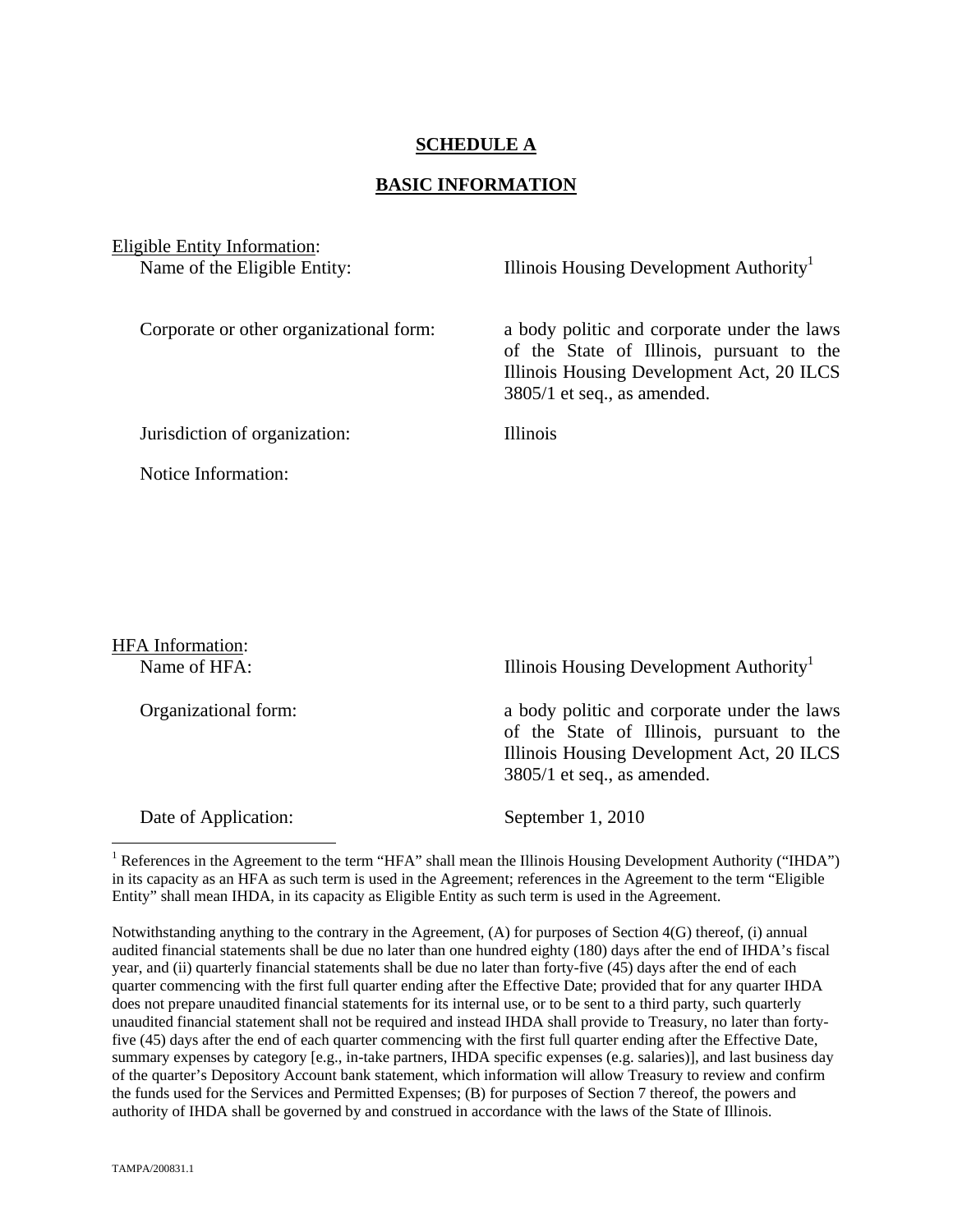| Date of Action Plan:                                                                | September 1, 2010                                                                                                                                         |
|-------------------------------------------------------------------------------------|-----------------------------------------------------------------------------------------------------------------------------------------------------------|
| Notice Information:                                                                 | Same as notice information for Eligible<br>Entity                                                                                                         |
| <b>Program Participation Cap:</b>                                                   | \$445,603,557.00                                                                                                                                          |
| Portion of Program Participation Cap<br><b>Representing Original HHF Funds:</b>     | N/A                                                                                                                                                       |
| Portion of Program Participation Cap<br><b>Representing Unemployment HHF Funds:</b> | \$166,352,726.00                                                                                                                                          |
| Permitted Expenses:                                                                 | \$64,207,357.00                                                                                                                                           |
| <b>Closing Date:</b>                                                                | September 23, 2010                                                                                                                                        |
| <b>First Amendment Date:</b>                                                        | September 29, 2010                                                                                                                                        |
| <b>Second Amendment Date:</b>                                                       | December 16, 2010                                                                                                                                         |
| Third Amendment Date:                                                               | May 11, 2011                                                                                                                                              |
| <b>Fourth Amendment Date:</b>                                                       | August 3, 2011                                                                                                                                            |
| <b>Fifth Amendment Date:</b>                                                        | January 25, 2012                                                                                                                                          |
| <b>Eligible Entity Depository Account Information:</b>                              | See account information set forth in the<br>Depository Account Control Agreement<br>between Treasury and Eligible<br>Entity<br>regarding the HHF Program. |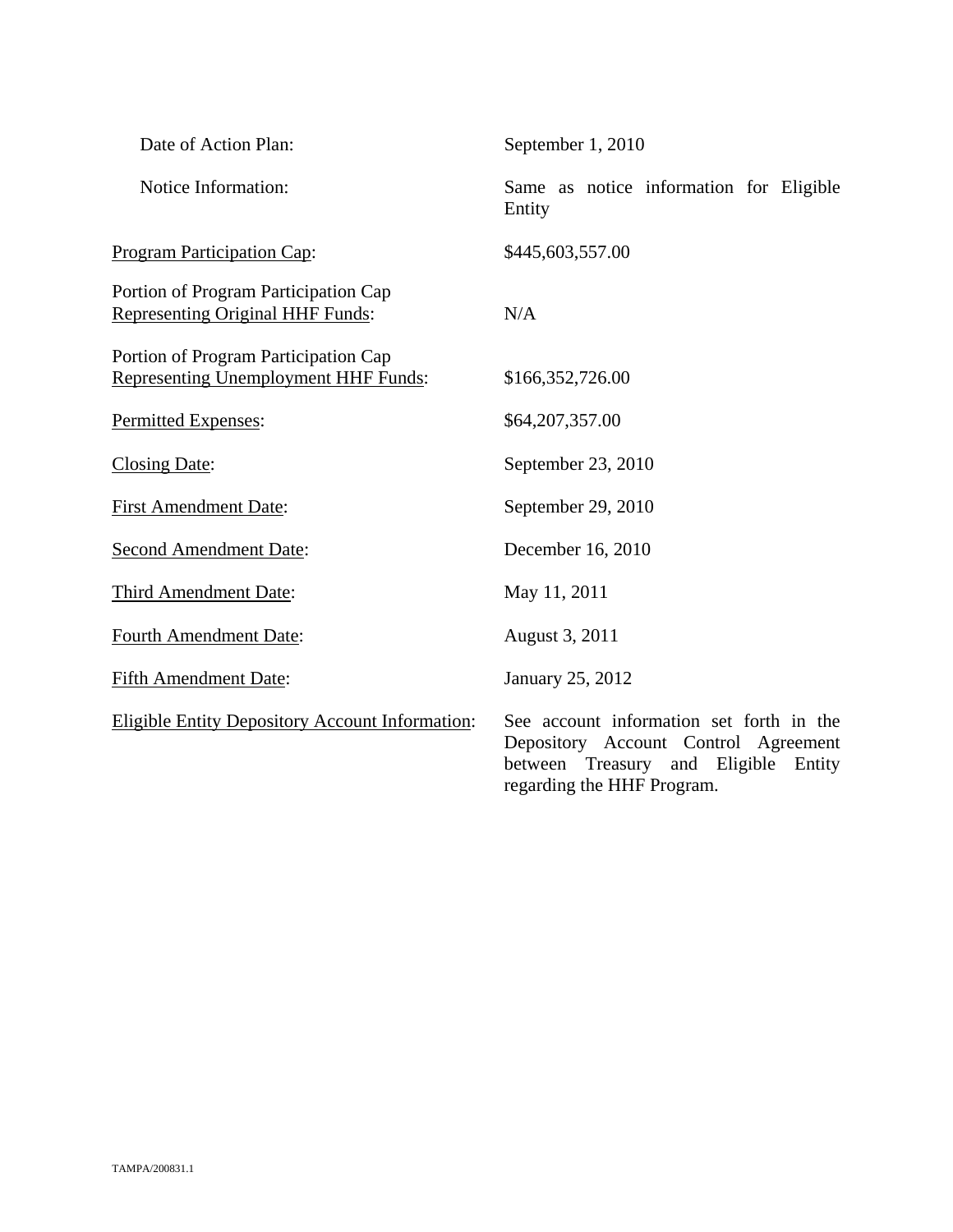## **SCHEDULE B**

## **SERVICE SCHEDULES**

The Service Schedules attached as Schedule B to the Current HPA are hereby deleted in their entirety and replaced with the attached Service Schedules (numbered sequentially as Service Schedule B-1, Service Schedule B-2, et. seq.), which collectively comprise Schedule B to the HPA.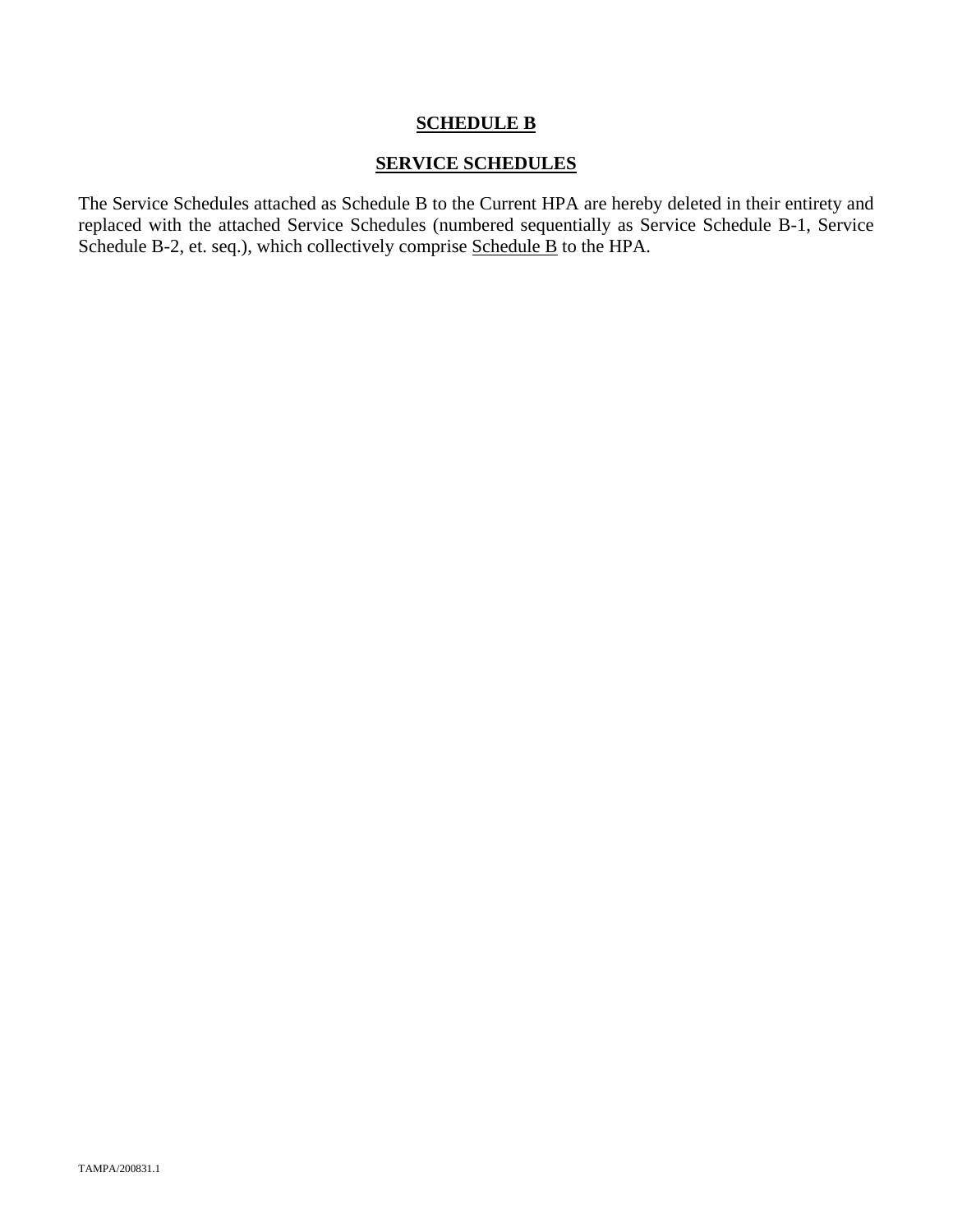## **SERVICE SCHEDULE B-1**

## **Illinois Housing Development Authority**

## **Hardest Hit Fund Homeowner Emergency Loan Program (HHF HELP)**

# **Summary Guidelines**

| 1.<br><b>Program Overview</b><br>Illinois' Homeowner Emergency Loan Program (HELP) will<br>assist homeowners who have experienced an income reduction<br>due to unemployment or underemployment in two ways:<br>Monthly Mortgage Payment Assistance and Reinstatement |
|-----------------------------------------------------------------------------------------------------------------------------------------------------------------------------------------------------------------------------------------------------------------------|
|                                                                                                                                                                                                                                                                       |
|                                                                                                                                                                                                                                                                       |
|                                                                                                                                                                                                                                                                       |
|                                                                                                                                                                                                                                                                       |
| Assistance. Monthly Mortgage Payment Assistance will be                                                                                                                                                                                                               |
| provided for up to 18 months. Reinstatement Assistance will                                                                                                                                                                                                           |
| pay a homeowner's delinquent balance and other associated fees                                                                                                                                                                                                        |
| and costs. Borrowers may be eligible for Reinstatement                                                                                                                                                                                                                |
| Assistance combined with Monthly Mortgage Payment                                                                                                                                                                                                                     |
| Assistance or Reinstatement Assistance only as determined                                                                                                                                                                                                             |
| based on first mortgage DTI program parameters.                                                                                                                                                                                                                       |
| For Monthly Mortgage Payment Assistance, IHDA will make                                                                                                                                                                                                               |
| full mortgage payments to the servicer on behalf of the borrower                                                                                                                                                                                                      |
| while the household remains eligible for assistance. While full                                                                                                                                                                                                       |
| mortgage payments are made on their behalf, the borrower must                                                                                                                                                                                                         |
| contribute partial mortgage payments to IHDA on a monthly                                                                                                                                                                                                             |
| basis, the amount of which is to be determined by program                                                                                                                                                                                                             |
| guidelines. Timely partial payments to IHDA are required for                                                                                                                                                                                                          |
| continued program assistance.                                                                                                                                                                                                                                         |
| After a maximum of 18 months of full mortgage payments,                                                                                                                                                                                                               |
| borrowers will resume making their mortgage payments                                                                                                                                                                                                                  |
| independently. If borrowers regain employment and earn                                                                                                                                                                                                                |
| sufficient income to adequately afford their mortgage during the                                                                                                                                                                                                      |
| 18 months, borrowers will be transitioned from the program. If                                                                                                                                                                                                        |
| the household maximum assistance level available is reached,<br>IHDA will end assistance.                                                                                                                                                                             |
|                                                                                                                                                                                                                                                                       |
| Borrowers will be referred to the program through the HHF<br>HELP website and/or hotline, a housing counselor, or other                                                                                                                                               |
| entities. All client intakes of borrowers will be performed by                                                                                                                                                                                                        |
| IHDA approved intake agencies or IHDA staff. Intake agencies                                                                                                                                                                                                          |
| will screen applications and provide a full application package                                                                                                                                                                                                       |
| to IHDA for final approval.                                                                                                                                                                                                                                           |
| 2.<br><b>Program Goal</b><br>The goal of the Program is to assist homeowners who have                                                                                                                                                                                 |
| experienced an income reduction due to unemployment or                                                                                                                                                                                                                |
| underemployment with Monthly Mortgage Payment Assistance                                                                                                                                                                                                              |
| and Reinstatement Assistance that will allow them to pursue                                                                                                                                                                                                           |
| sustainable income and homeownership without the immediate                                                                                                                                                                                                            |
| threat of default or foreclosure.                                                                                                                                                                                                                                     |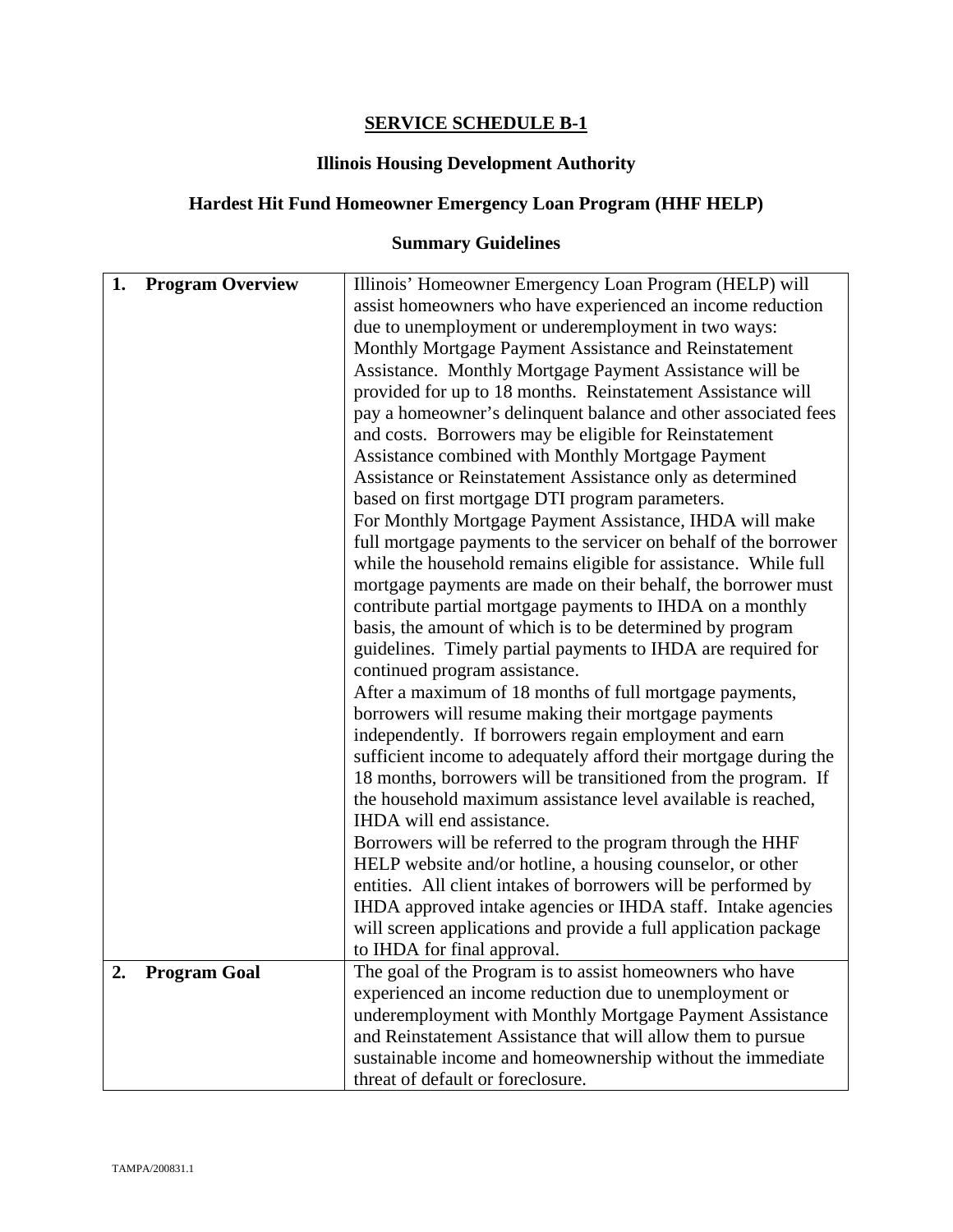| 3.<br>4. | <b>Target Population /</b><br><b>Areas</b><br><b>Program Allocation</b> | The Program aims to serve all areas of the State and all<br>employment sectors as the foreclosure crisis and unemployment<br>crisis in Illinois is diverse. Funds will only be available to<br>households at or below the moderate income level for the State<br>(120% of area median, as defined by HUD).<br>The maximum levels of assistance will be higher in the hardest<br>hit Illinois counties. A "hardest hit county" exceeds the state<br>average in any of the following areas: foreclosure rate, 90-day<br>default rate, unemployment rate, or home price reduction. The<br>maximum assistance level per household in a "hardest hit<br>county" is \$25,000.<br>\$281,396,200.00 |
|----------|-------------------------------------------------------------------------|---------------------------------------------------------------------------------------------------------------------------------------------------------------------------------------------------------------------------------------------------------------------------------------------------------------------------------------------------------------------------------------------------------------------------------------------------------------------------------------------------------------------------------------------------------------------------------------------------------------------------------------------------------------------------------------------|
|          | (Excluding<br><b>Administrative</b><br><b>Expenses</b> )                |                                                                                                                                                                                                                                                                                                                                                                                                                                                                                                                                                                                                                                                                                             |
| 5.       | <b>Borrower Eligibility</b><br><b>Criteria</b>                          | Homeowners must meet the following Program criteria:<br>Present income at or below 120% of area median;<br>Experienced a substantial reduction in income due to<br>unemployment or underemployment event;<br>Certification that the loss of income was involuntary<br>(hardship affidavit required);<br>Fee simple title ownership on a property not exceeding<br>four units;<br>Liquid assets can not exceed program guidelines; and<br>Reinstatement assistance and monthly mortgage payment<br>$\bullet$<br>assistance will be made available to eligible borrowers<br>based on first mortgage DTI program parameters.                                                                   |
| 6.       | <b>Property / Loan</b><br><b>Eligibility Criteria</b>                   | Property criteria includes:<br>Properties must be owner-occupied;<br>Properties can be one, two, three, and four units;<br>Properties must be the primary residence of the<br>borrowers;<br>Property types can include single-family homes,<br>٠<br>detached or attached houses, town homes, condos,<br>mobile homes on permanent foundations recorded as real<br>property;<br>Loan criteria includes:<br>Loan must be secured by a first position lien;<br>Homeowners can have a maximum present mortgage<br>amount of \$500,000;<br>Homeowners must carry a fixed rate mortgage or an<br>adjustable rate mortgage;                                                                        |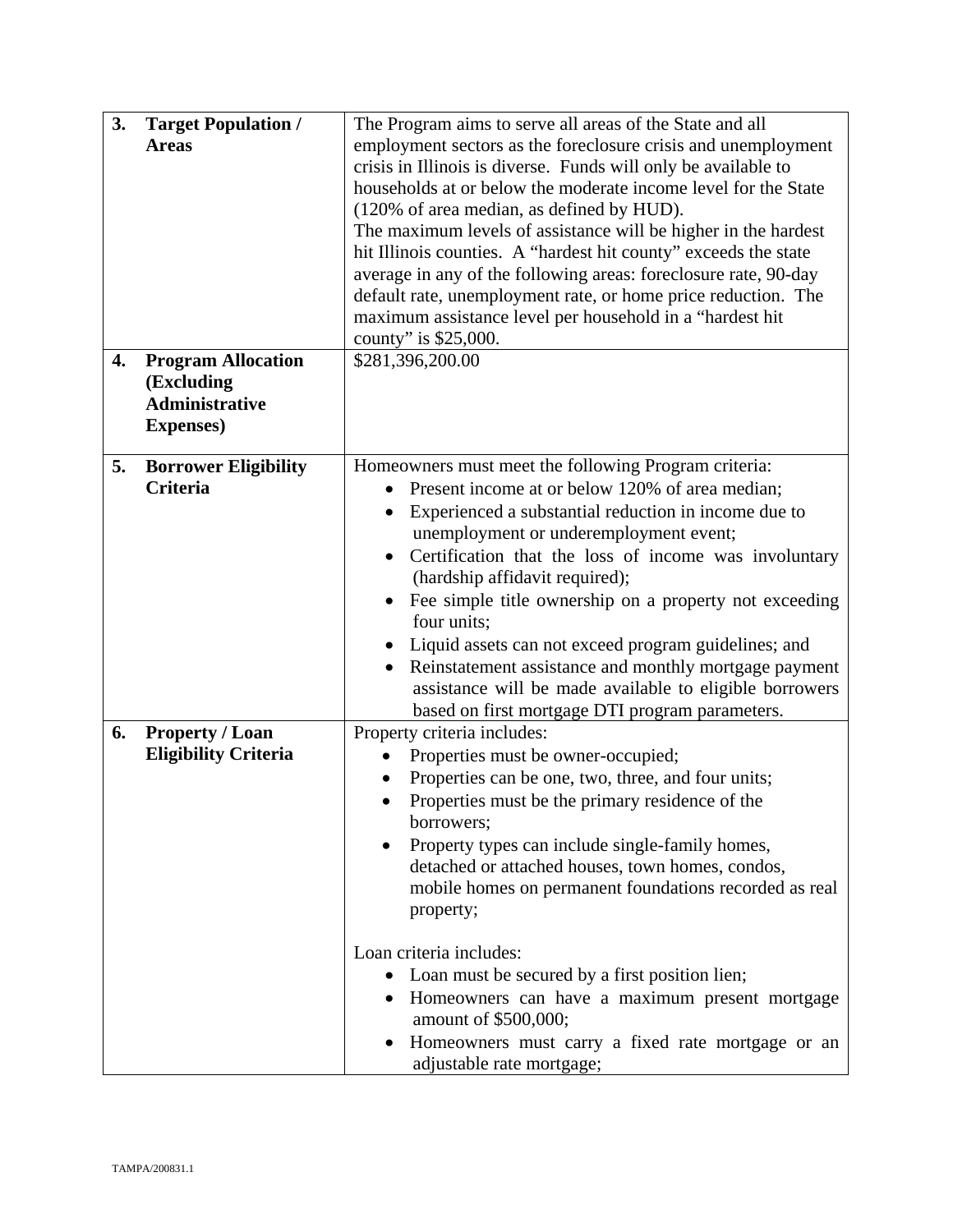| 7. | <b>Program Exclusions</b>      | Homeowners with interest-only or negative amortization<br>$\bullet$                               |
|----|--------------------------------|---------------------------------------------------------------------------------------------------|
|    |                                | mortgages;                                                                                        |
|    |                                | Assistance for subordinate mortgages;                                                             |
|    |                                | Homeowners that own and/or are a party to mortgages<br>$\bullet$                                  |
|    |                                | on multiple residential properties;                                                               |
|    |                                | Applicants unable to substantiate past and current<br>$\bullet$                                   |
|    |                                | income or failing to provide required program                                                     |
|    |                                | documentation as requested;                                                                       |
| 8. | <b>Structure of Assistance</b> | Assistance will be in the form of a non-recourse, non-                                            |
|    |                                | amortizing, zero-percent interest, ten-year forgivable loan. The                                  |
|    |                                | forgivable loan will be recorded as a subordinate lien and will                                   |
|    |                                | only be repaid if net equity proceeds exist in the event of sale or                               |
|    |                                | refinance. Following the first five years, the forgivable loan will                               |
|    |                                | be forgiven on a monthly basis for the remaining five-year term.                                  |
|    |                                | Any forgivable loan repayments will be funneled back into the                                     |
|    |                                | program and used to provide additional assistance to eligible                                     |
|    |                                | homeowners until the conclusion of the program on December                                        |
|    |                                | 31, 2017. After December 31, 2017, any remaining or returned                                      |
| 9. | <b>Per Household</b>           | funds will be returned to Treasury.<br>The maximum amount of assistance per homeowner is \$25,000 |
|    | <b>Assistance</b>              | in Illinois' hardest hit counties as defined in Section 3 above.                                  |
|    |                                | The maximum assistance level in all other counties is \$20,000.                                   |
|    | 10. Duration of Assistance     | Homeowners can receive assistance for a maximum of 18                                             |
|    |                                | months. Upon expending the maximum amount per household,                                          |
|    |                                | assistance will terminate. If borrowers regain employment and                                     |
|    |                                | earn sufficient income to adequately afford their mortgage                                        |
|    |                                | during the 18 months, borrowers will be transitioned from the                                     |
|    |                                | program. Failure to make the partial monthly mortgage                                             |
|    |                                | payment or any violation of program terms may terminate the                                       |
|    |                                | homeowner's assistance.                                                                           |
|    | 11. Estimated Number of        | IHDA anticipates that 16,000 to 27,000 households will be                                         |
|    | Participating                  | assisted through the HHF HELP Program.                                                            |
|    | <b>Households</b>              |                                                                                                   |
|    |                                |                                                                                                   |
|    | 12. Program Inception /        | It is estimated that the Pilot/Readiness Test Program will begin                                  |
|    | <b>Duration</b>                | approximately 120 -150 days after approval by Treasury.                                           |
|    |                                |                                                                                                   |
|    |                                | The Statewide Program launch will begin approximately $90 -$                                      |
|    |                                | 120 days post-Pilot/Readiness Test Program launch.                                                |
|    |                                |                                                                                                   |
|    |                                | Funds will likely be utilized within a 6-year period.                                             |
|    | 13. Program Interactions       | Households served under the National Foreclosure Mitigation                                       |
|    | with Other HFA                 | Counseling (NFMC) Program may also be reviewed for HHF                                            |
|    | <b>Programs</b>                | HELP eligibility.                                                                                 |
|    |                                |                                                                                                   |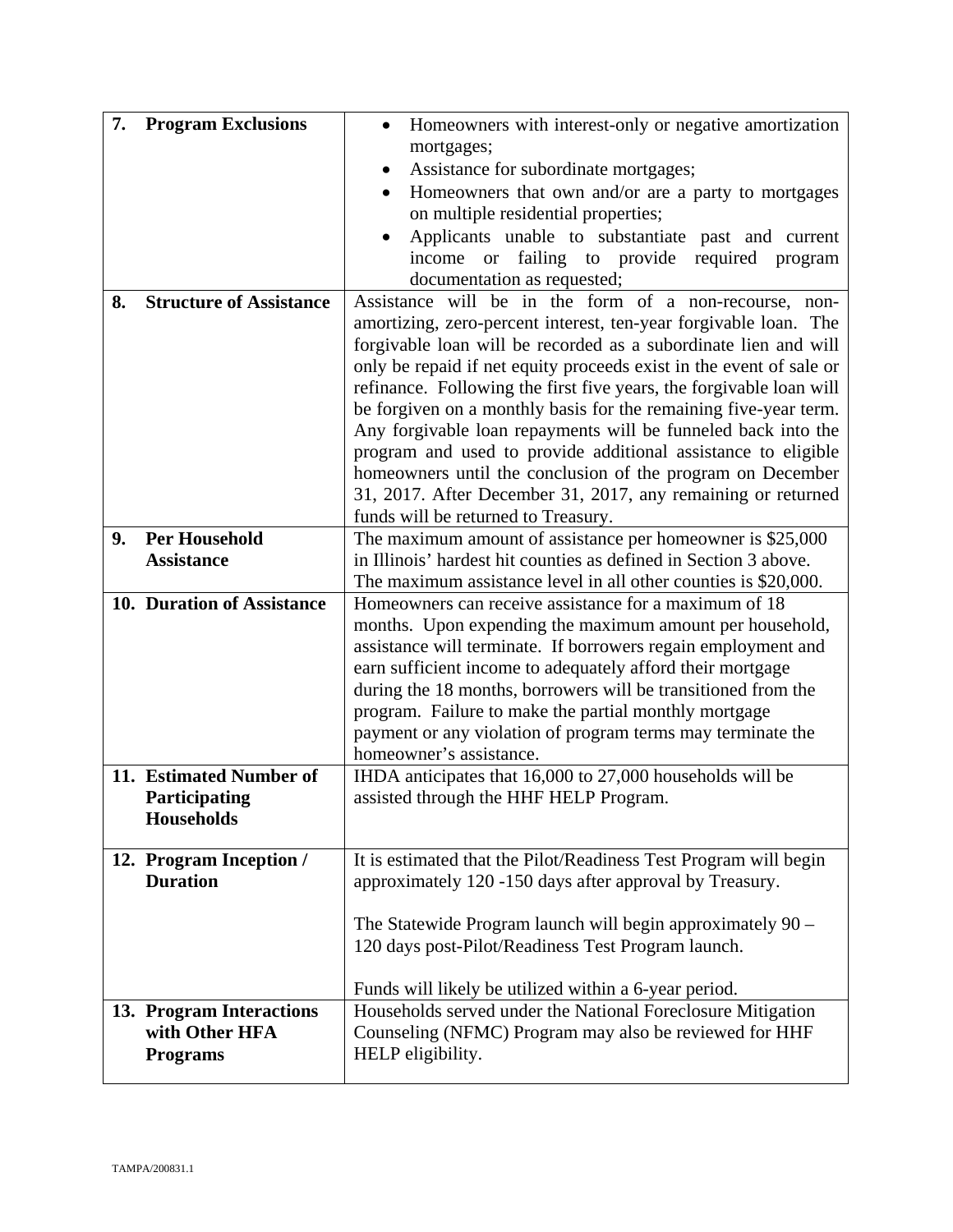| 14. Program Interactions  | Clients denied for a HAMP modification may be eligible for       |
|---------------------------|------------------------------------------------------------------|
| with HAMP                 | assistance through this program. Intake agencies evaluating      |
|                           | eligibility for clients may also review for possible HAMP        |
|                           | eligibility. Clients eligible for forbearance under the HAMP     |
|                           | Unemployment Program may be eligible for assistance through      |
|                           | HHF HELP. HHF HELP may precede, follow, or run                   |
|                           | concurrently with the HAMP UP forbearance.                       |
| 15. Program Leverage with | The Program requires no financial contribution from servicers or |
| <b>Other Financial</b>    | lenders, but they will be encouraged to waive fees as the HHF    |
| <b>Resources</b>          | HELP Program provides direct benefit to their loan portfolio.    |
|                           | IHDA will work to collaborate with servicers and lenders to      |
|                           | effectively manage payments and information of the borrowers.    |
| 16. Qualify as an         | $\overline{\triangle}$ Yes<br>$\Box$ No                          |
| Unemployment              |                                                                  |
| <b>Program</b>            |                                                                  |
|                           |                                                                  |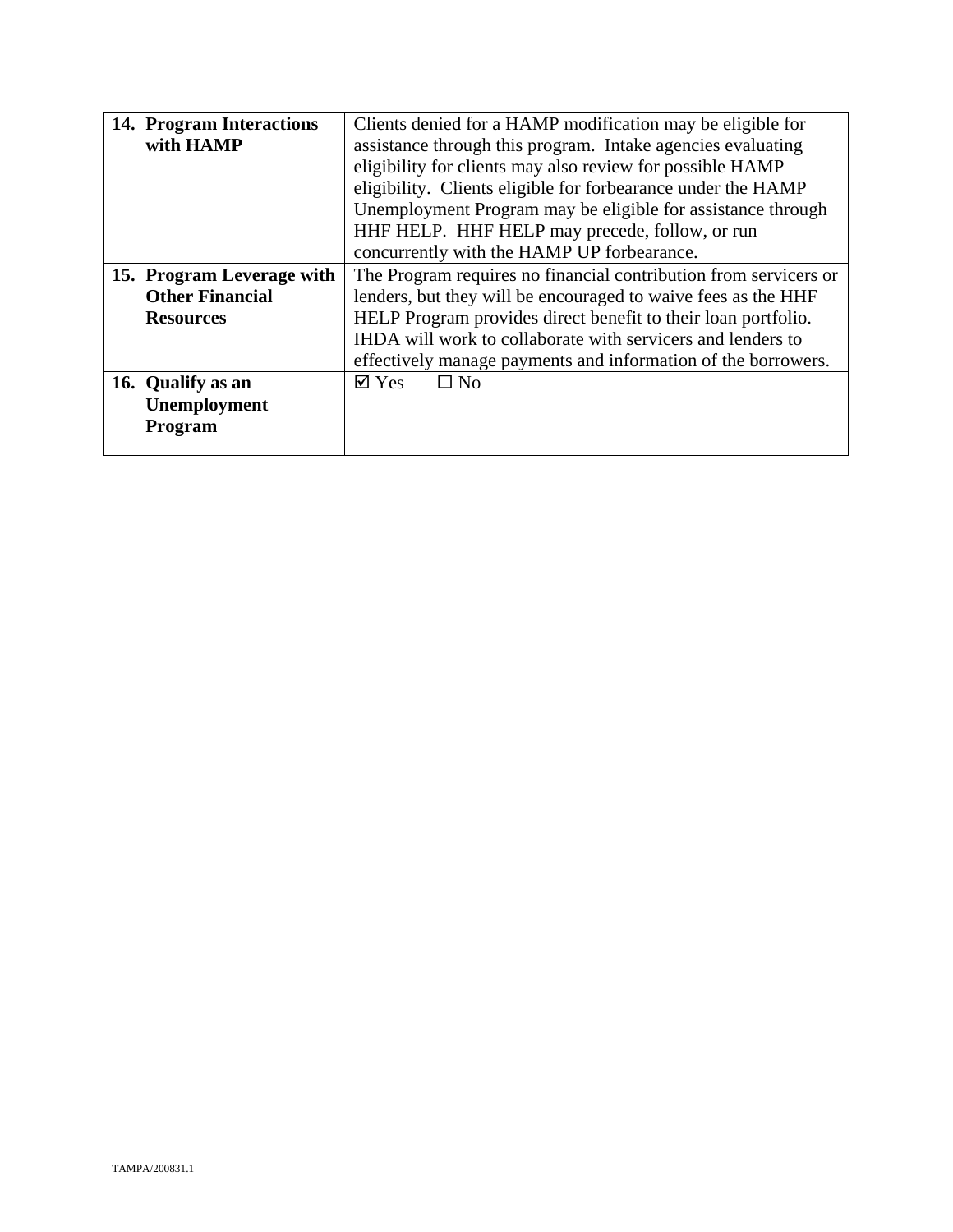## **SERVICE SCHEDULE B-2**

## **Illinois Housing Development Authority**

## **Mercy Housing, Inc.**

# **Mortgage Resolution Fund Program (MRF)**

## **Summary Guidelines**

| 1. | <b>Program Overview</b> | The Illinois Housing Development Authority (IHDA) will<br>partner with MRF, LLC, a non-profit partnership formed by<br>Mercy Portfolio Services; Mercy Housing, Inc.; Enterprise<br>Community Partners, Inc.; the Housing Partnership Network;<br>and the National Community Stabilization Trust, to use HHF<br>funds to purchase delinquent loans in hardest-hit markets from<br>lending institutions and capital markets trading desks at deeply<br>discounted prices, modify such loans to an affordable level for<br>the homeowner and then, assuming a successful trial<br>modification period, rewrite the loan and if the market is<br>amenable, sell the loan. Alternatively, MRF will provide<br>households not eligible for modification with support through<br>property disposition and transition to new housing and in<br>certain limited circumstances the loan will have to be<br>foreclosed. |
|----|-------------------------|---------------------------------------------------------------------------------------------------------------------------------------------------------------------------------------------------------------------------------------------------------------------------------------------------------------------------------------------------------------------------------------------------------------------------------------------------------------------------------------------------------------------------------------------------------------------------------------------------------------------------------------------------------------------------------------------------------------------------------------------------------------------------------------------------------------------------------------------------------------------------------------------------------------|
|    |                         | More specifically, the Mortgage Resolution Fund is designed<br>to:                                                                                                                                                                                                                                                                                                                                                                                                                                                                                                                                                                                                                                                                                                                                                                                                                                            |
|    |                         | 1) identify, source and perform loan level due diligence in order<br>to purchase delinquent residential first mortgage loans from<br>servicers/owners at a price consistent with the underlying<br>property value and the mortgage's net present value;                                                                                                                                                                                                                                                                                                                                                                                                                                                                                                                                                                                                                                                       |
|    |                         | 2) upon purchase of the loan, offer qualifying homeowners an<br>opportunity to enter a trial modification period where the loan<br>will be restructured to achieve a front end debt ratio of not<br>greater than 31 percent of the gross household income;                                                                                                                                                                                                                                                                                                                                                                                                                                                                                                                                                                                                                                                    |
|    |                         | 3) work with the qualifying household during the trial period to<br>reduce their debt to achieve a total debt ratio no greater than<br>50% of the gross household income to strengthen the loan asset;                                                                                                                                                                                                                                                                                                                                                                                                                                                                                                                                                                                                                                                                                                        |
|    |                         | 4) upon successful completion of the trial period, permanently<br>modify the first mortgage by writing down the principal to an<br>amount no less than 75 percent and no greater than 95 percent<br>of the current appraised value, with a monthly payment no<br>greater than 31 percent of gross monthly income and a 30-year<br>term and amortization;                                                                                                                                                                                                                                                                                                                                                                                                                                                                                                                                                      |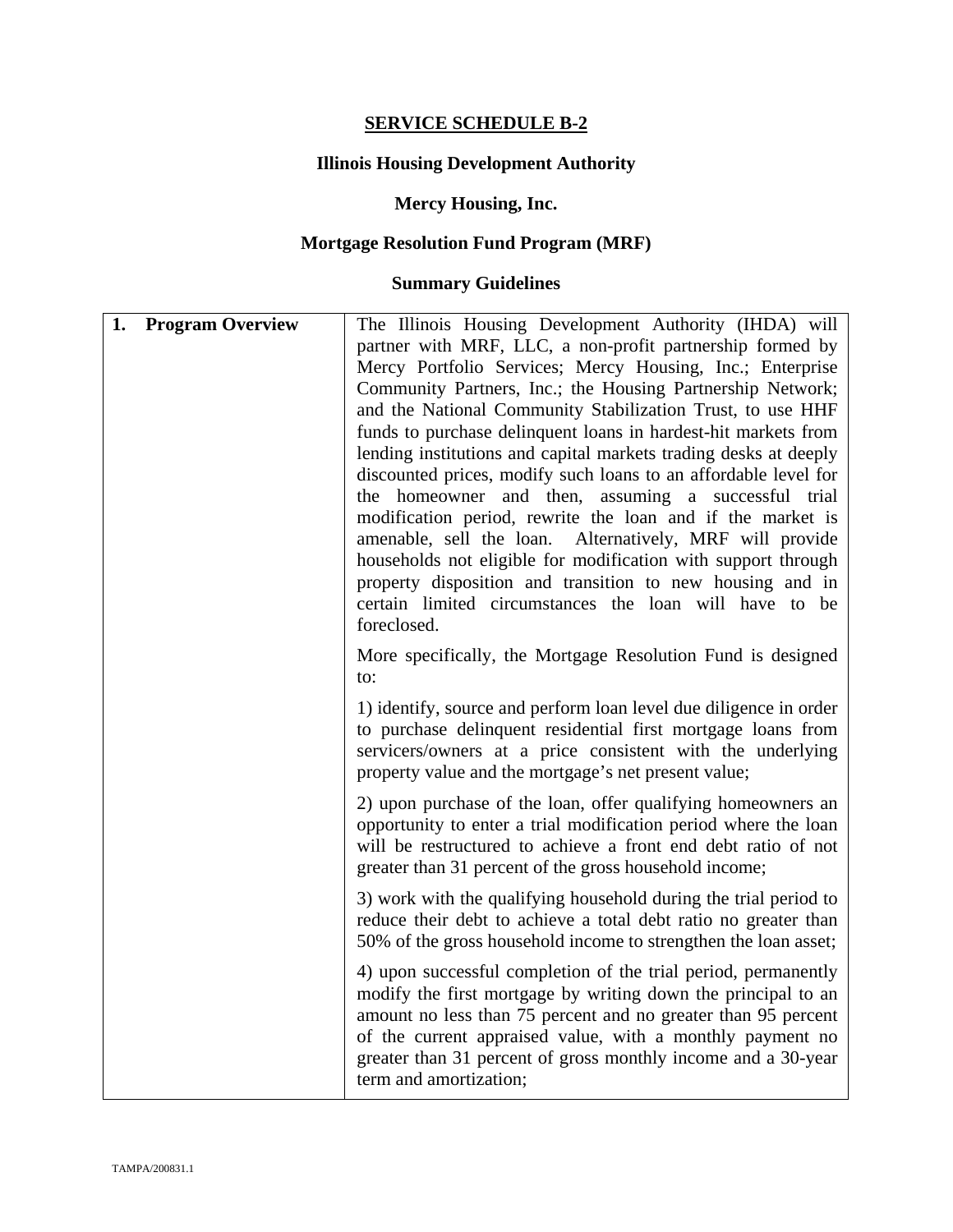|    |                                                                                       | 5) attach a 0 percent, 10-year forgivable second mortgage equal<br>to the difference between the current market value of the<br>property and the permanently modified loan amount;                                                |
|----|---------------------------------------------------------------------------------------|-----------------------------------------------------------------------------------------------------------------------------------------------------------------------------------------------------------------------------------|
|    |                                                                                       | 6) offer an alternative disposition (short sale or deed-in-lieu) to<br>households with loans unable to be permanently modified;                                                                                                   |
|    |                                                                                       | 7) pursue foreclosure when owners, who are otherwise qualified<br>to participate in the MRF program, walk away from the<br>property or are uninterested in an alternative disposition;                                            |
|    |                                                                                       | 8) pursue foreclosure when owners/loans are not qualified to<br>participate in the MRF program, in which event MRF, LLC will<br>reimburse IHDA for any HHF monies expended with respect to<br>that loan;                          |
|    |                                                                                       | 9) provide asset management of all homes owned until a final<br>disposition is reached; and                                                                                                                                       |
|    |                                                                                       | 10) provide compliance and reporting functions from both a loan<br>and fund level.                                                                                                                                                |
| 2. | <b>Program Goal</b>                                                                   | The MRF Program aims to keep families in their homes or<br>provide families with support for an orderly property disposition<br>and transition to new housing, which will help to stabilize<br>neighborhoods and housing markets. |
| 3. | <b>Target Population /</b><br><b>Areas</b>                                            | The Program will be available in the six county Chicago-Metro<br>area, which includes Cook, DuPage, Kane, Kendall, Lake, and<br>Will Counties, to low-to-moderate income households.                                              |
| 4. | <b>Program Allocation</b><br>(Excluding<br><b>Administrative</b><br><b>Expenses</b> ) | \$100,000,000.00                                                                                                                                                                                                                  |
| 5. | <b>Borrower Eligibility</b>                                                           | Borrower circumstances will determine whether they are placed                                                                                                                                                                     |
|    | <b>Criteria</b>                                                                       | into one of three options:<br>trial modification leading to<br>permanent modification, alternative disposition or foreclosure.                                                                                                    |
|    |                                                                                       | Specific eligibility criteria for each of the foregoing options are                                                                                                                                                               |
|    |                                                                                       | set forth in the MRF Program Guidelines. All borrowers will be<br>required to sign a financial hardship affidavit.                                                                                                                |
| 6. | <b>Property / Loan</b>                                                                | The following waterfall process will be used to determine those                                                                                                                                                                   |
|    | <b>Eligibility Criteria</b>                                                           | loans eligible for purchase:                                                                                                                                                                                                      |
|    |                                                                                       | Filter One: Geography                                                                                                                                                                                                             |
|    |                                                                                       | The census tracts within each eligible county will be<br>п<br>analyzed and those that score between 12 and 19, as defined<br>by HUD NSP2-CIS, will be eligible.                                                                   |
|    |                                                                                       | The selected census tracks will be evaluated and those with a<br>п                                                                                                                                                                |
|    |                                                                                       | USPS vacancy rate of 10 percent or less will be eligible.                                                                                                                                                                         |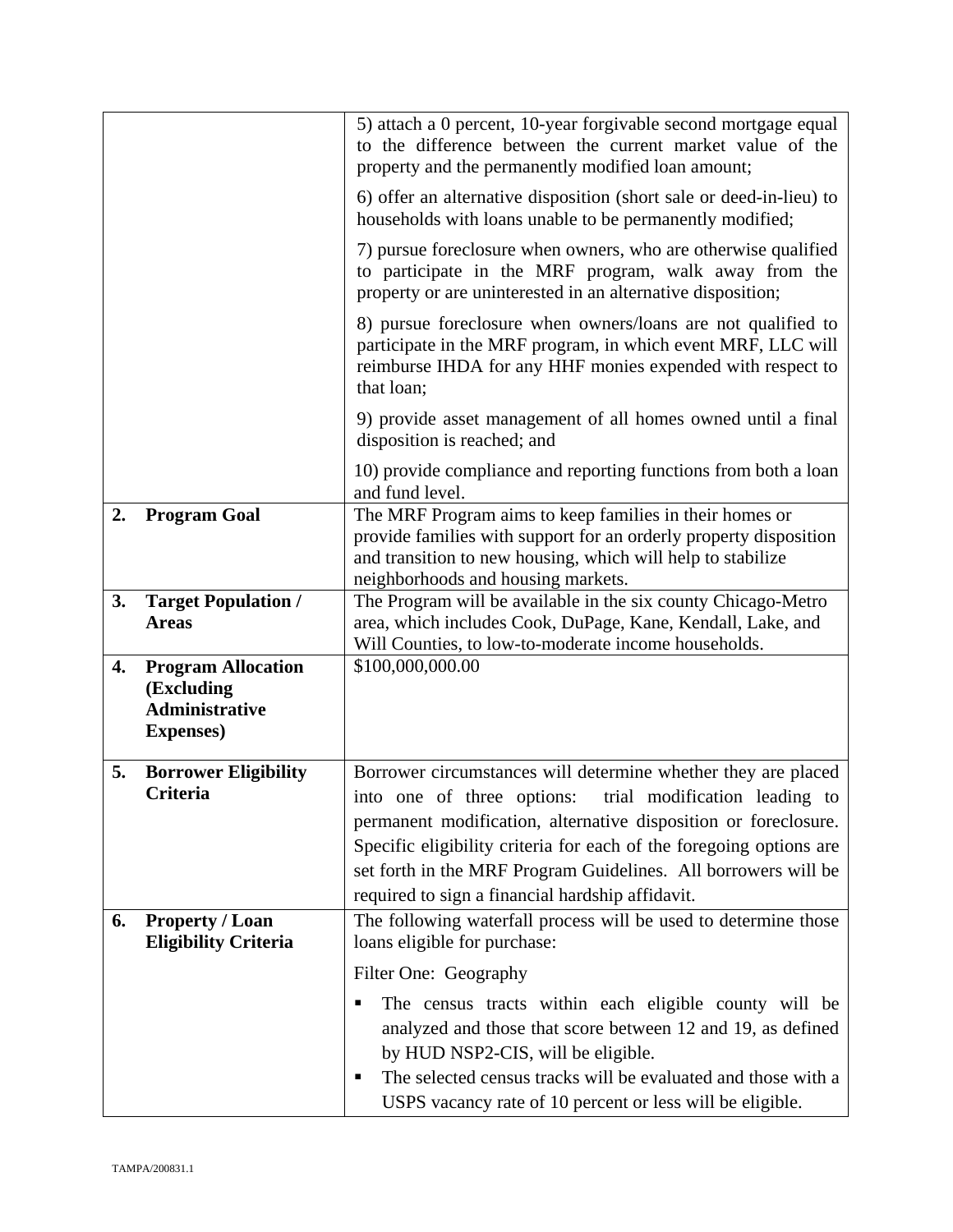|    |                                | The selected census tracks will be evaluated to determine<br>market viability by analyzing sales data to determine (1) if       |
|----|--------------------------------|---------------------------------------------------------------------------------------------------------------------------------|
|    |                                | the market has stabilized; (2) velocity and absorption rates;                                                                   |
|    |                                | and, (3) purchase price ranges for the area.                                                                                    |
|    |                                |                                                                                                                                 |
|    |                                | Filter Two: Loan Terms and Status                                                                                               |
|    |                                | Owner-occupied, single family detached home<br>п                                                                                |
|    |                                | Secured with an FHA/VA/USDA/Conventional/Sub-prime<br>п<br>product (no exclusions will be made because of interest rate,        |
|    |                                | amortization period, credit, documentation, mortgage                                                                            |
|    |                                | <i>insurance, origination date, LTV)</i>                                                                                        |
|    |                                | First lien position<br>п                                                                                                        |
|    |                                | Payment delinquency of 30 days or greater but prior to<br>п<br>judgment                                                         |
|    |                                | Property value equal to or less than \$500,000<br>п                                                                             |
|    |                                | Principal balance at or below what a borrower earning 120<br>٠                                                                  |
|    |                                | percent of Area Median Income can afford (assuming 30)                                                                          |
|    |                                | year term, 5 percent rate)                                                                                                      |
| 7. | <b>Program Exclusions</b>      | Any loans to homeowners that do not meet above criteria.                                                                        |
| 8. | <b>Structure of Assistance</b> | A portion of the assistance representing the difference between                                                                 |
|    |                                | the current market value of the property and the permanently<br>modified loan amount will be structured as a 0 percent, 10-year |
|    |                                | forgivable second mortgage loan to the borrower in which a                                                                      |
|    |                                | second lien is recorded against the property.                                                                                   |
|    |                                | Borrower payments made through the trial and permanent<br>modification periods as well as any funds generated through the       |
|    |                                | sale of the permanently modified loans or properties will be                                                                    |
|    |                                | used to pay program costs, program fees and repay HHF. HHF                                                                      |
|    |                                | monies returned to IHDA will undergo a close out review and,<br>subject to IHDA's approval, will be re-distributed to MRF, LLC  |
|    |                                | for the purchase of additional delinquent loans. After December                                                                 |
|    |                                | 31, 2017 all repayments and profits, if any, will be returned to                                                                |
| 9. | <b>Per Household</b>           | Treasury.<br>The maximum refinance amount will be equal to or less than                                                         |
|    | <b>Assistance</b>              | \$500,000. The median refinance amount is expected to be                                                                        |
|    |                                | approximately \$130,000.                                                                                                        |